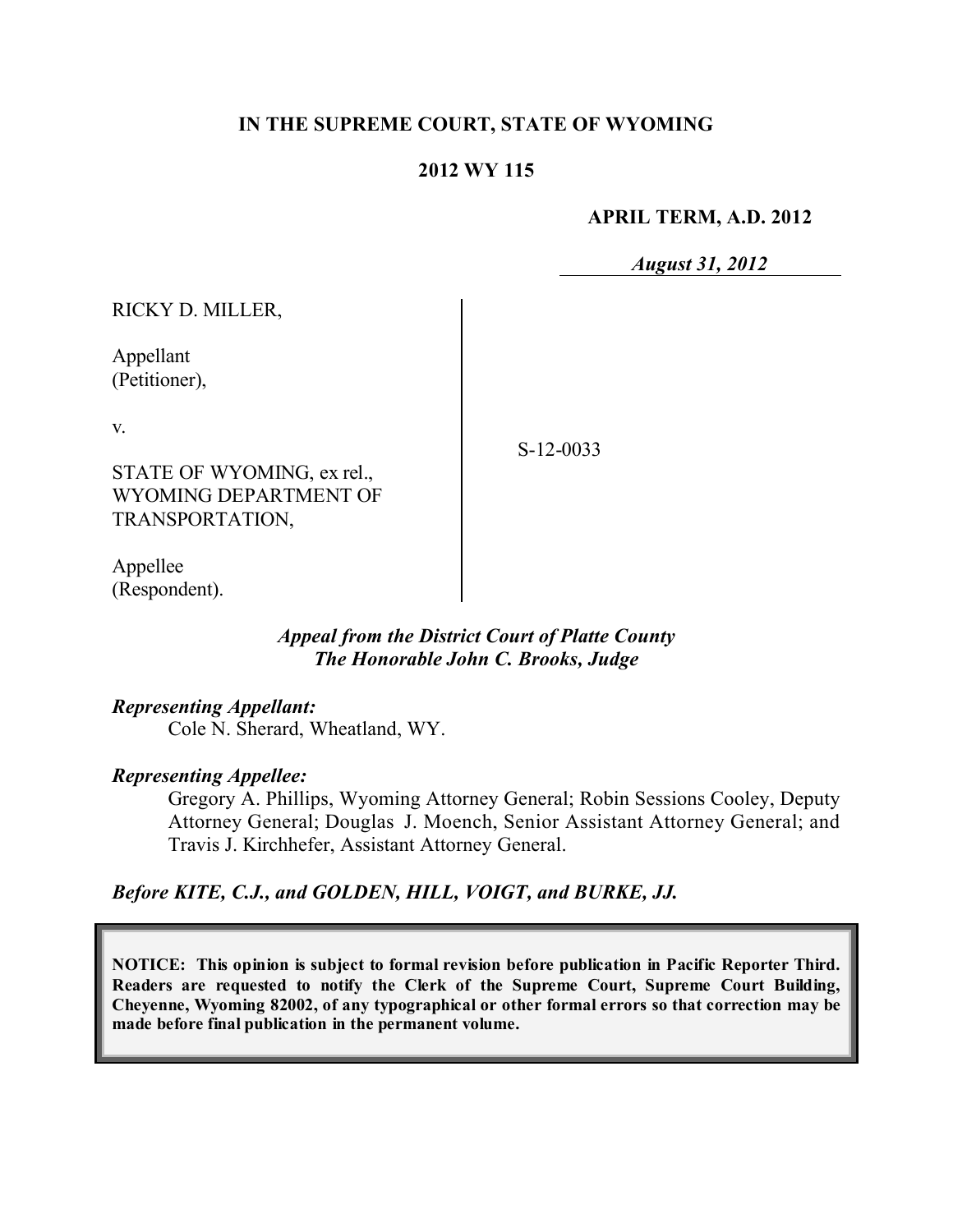**HILL,** Justice.

[¶1] Ricky D. Miller challenges a hearing examiner's order upholding his per se driver's license suspension. Miller claims that his breath test was invalid because the test operator was not properly certified. We affirm.

## **ISSUE**

[¶2] Miller presents one issue:

1. Was the Office of Administrative Hearing's conclusions of law in error when it upheld the Wyoming Department of Transportation's "per se" suspension of [Miller's] driver's license when the chemical breath test was performed by an operator who was no longer certified to perform a breath test analysis in accordance with W.S. § 31-6-105(a) and Wyoming Department of Health Rules and Regulations?

## **FACTS**

[¶3] On October 15, 2010 a Guernsey police officer arrested Ricky D. Miller for driving under the influence (DUI). At the Platte County Detention Center Miller submitted to a breath test on an Intoximeter EC/IR machine. Corporal Mandy Karr of the Platte County Sheriff's Department performed the test, which showed that Miller's blood alcohol content was .25%, well over the legal limit of .08%. On the operation checklist for the test, Corporal Karr indicated that she was currently certified by the State of Wyoming as an operator. On November 15, 2010 the Wyoming Department of Transportation (WYDOT) advised Miller that his driver's license would be suspended for 90 days, whereafter he requested a contested case hearing.

[¶4] The Office of Administrative Hearings (OAH) held a contested case hearing on February 3, 2011. At the hearing and in post-hearing briefing, Miller challenged the validity of his breath test, arguing that Corporal Karr did not have a valid operator's permit because she did not perform the tests required to maintain her certification. The OAH rejected Miller's argument, stating:

> The evidence in this case is not in dispute. Corporal Karr obtained her certification as an EC/IR operator on December 17, 2009; she performed one test in January 2010 and did not perform a test in February, March or April 2010. Under the DOH Rules, Corporal Karr should have been decertified. However, DOH did not receive a request to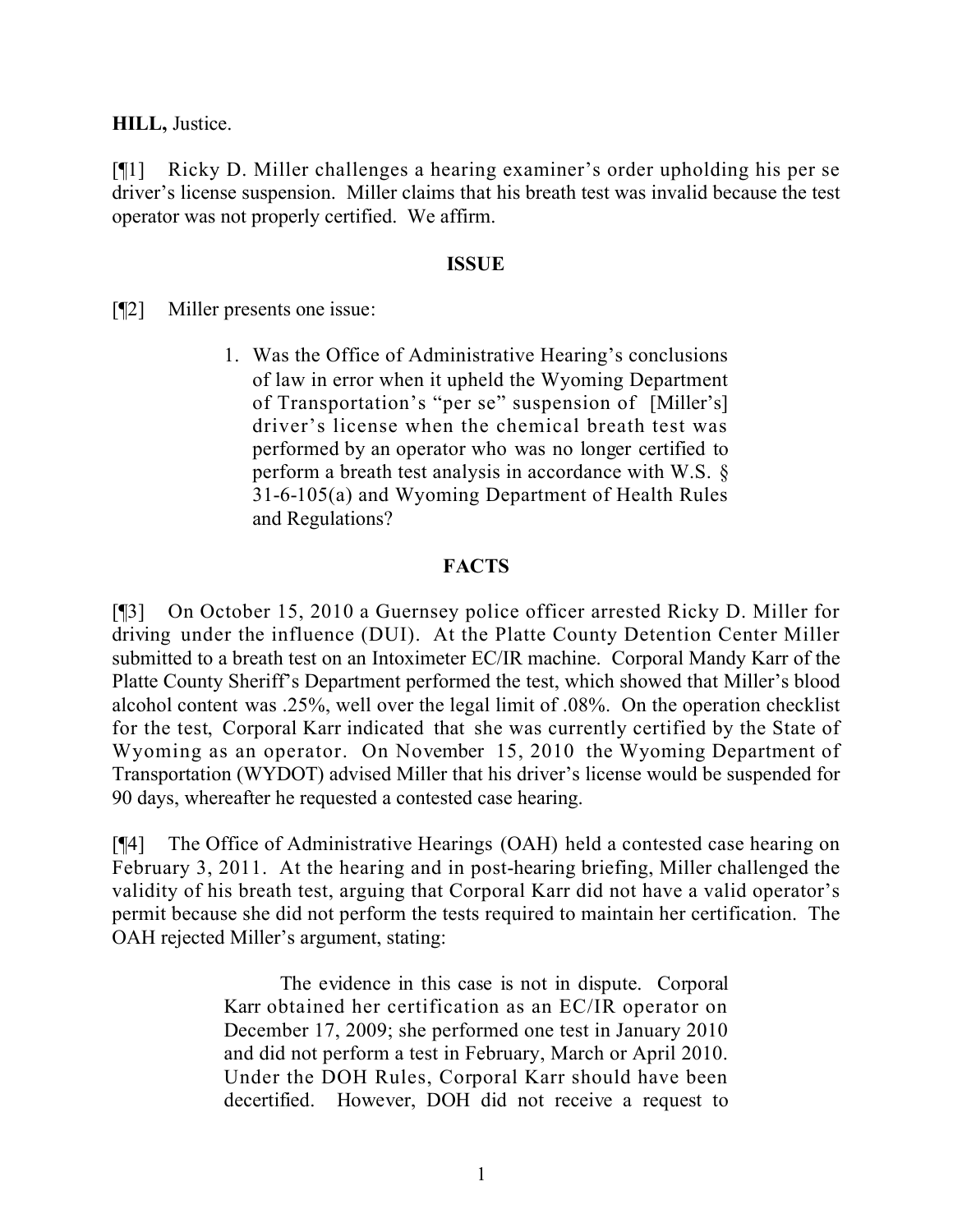decertify Corporal Karr and pursuant to DOH's Rules Ch. 4, § 3, the permit shall be considered valid until the agency deems otherwise and provides notice of decertification. Since DOH did not determine Corporal Karr should be decertified and did not notify her that her permit was invalid, Corporal Karr's permit to perform chemical testing remained valid. The proposed suspension action should therefore be upheld.

The district court affirmed the OAH decision, and this appeal followed.

[¶5] Prior to this appeal, in April of 2011, Miller sent a letter to the Department of Health (DOH) requesting that Corporal Karr be retroactively decertified. *Miller v. Wyo. Dep't of Health*, 2012 WY 65, 275 P.3d 1257 (Wyo. 2012). The DOH did not respond, and Miller subsequently filed a petition for review of agency inaction. The district court denied the petition stating that Miller lacked standing and the matter was not ripe for review. Miller appealed to this Court, and in an opinion published May 9, 2012, this Court affirmed the district court. We stated in our ruling:

> It is apparent that WDOH's Rules and Regulations for Chemical Analysis for Alcohol Testing, ch. 4, §§ 2(ii)(A) and 3 are not entirely consistent regarding whether the Department has a mandatory requirement to revoke certification for failure to properly maintain certification. And further adding to the uncertainty is  $\S 4$  that states that once an officer is initially certified, his permit "shall be considered valid until the state agency deems otherwise, and so notifies the permittee[]." Nevertheless, the question the district court was faced with is: When it "accepts all facts stated in the complaint as being true and views them in the light most favorable to the [petitioner]," is it "certain from the face of the [petition] that the [petitioner] cannot assert any facts which would entitle him to relief?" *Herrig*, 844 P.2d at 490 (citations omitted). In this case, in order to remedy Miller's and Gonzalez's injury, then, the district court would have had to order the Department to decertify the officers' permits *retroactive to the dates their respective certifications lapsed*.

While there is uncertainty in the WDOH's Rules and Regulations for Chemical Analysis for Alcohol Testing regarding when and under what circumstances the Department has an obligation to revoke an officer's permit to perform chemical tests for failure to properly maintain his certification, we agree with the Department that there is "no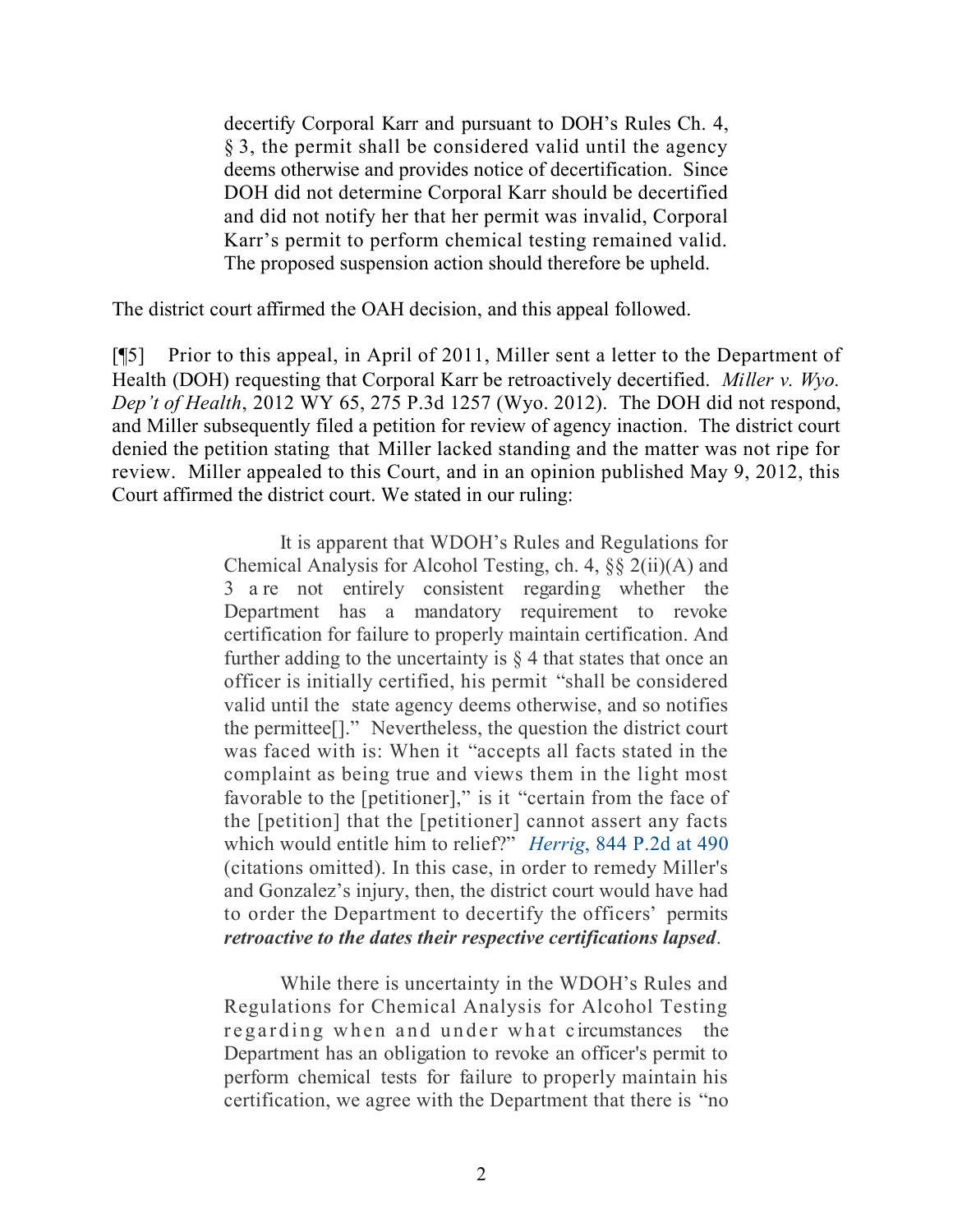authority to decertify officers retroactively, which is the only remedy that would provide the relief sought by Miller and Gonzalez."

*Miller*, ¶¶ 38-39, 275 P.3d at 1265 (emphasis in original).

### **STANDARD OF REVIEW**

[¶6] In *Vasco v. State,* 2011 WY 100, ¶ 9, 253 P.3d 515, 517 (Wyo. 2011) we said:

We accord no deference to a district court decision reviewing an administrative agency order. *Batten v. Wyo. Dep't of Transp. Drivers' License Div*., 2007 WY 173, ¶ 6, 170 P.3d 1236, 1239 (Wyo. 2007). Instead, we review the case as if it came directly from the administrative agency. *Id*. As provided by Wyo. Stat. Ann.  $§ 16-3-114(c)(ii)(E)$ (LexisNexis 2009), we apply the substantial evidence standard when reviewing an agency's evidentiary findings. When the burdened party prevailed before the agency, we will determine if substantial evidence exists to support the finding for that party by considering whether there is relevant evidence in the entire record which a reasonable mind might accept in support of the agency's conclusions. *Schouboe v. Wyo. Dep't of Transp*., 2010 WY 119, ¶ 5, 238 P.3d 1246, 1248 (Wyo. 2010), quoting *Dale v. S & S Builders, LLC*, 2008 WY 84, 188 P.3d 554 (Wyo. 2008).

#### **DISCUSSION**

[¶7] In his only issue, Miller argues that his breath test was invalid because Corporal Karr's operator permit was not valid. Miller submits that the evidence established, and the OAH found, that Corporal Karr did not properly maintain her certification and should have been decertified. Miller agrees that the OAH does not have the authority to decertify an operator because that specific task is vested with the DOH. Nevertheless, Miller contends that the OAH has the authority to determine that a test was invalid because it was not conducted in compliance with the applicable statutes and rules.

[¶8] Relying on cases from other jurisdictions, Miller argues that the OAH's authority includes determining whether the operator was certified and when a test is not performed by a certified operator, the law requires that the test be presumed invalid.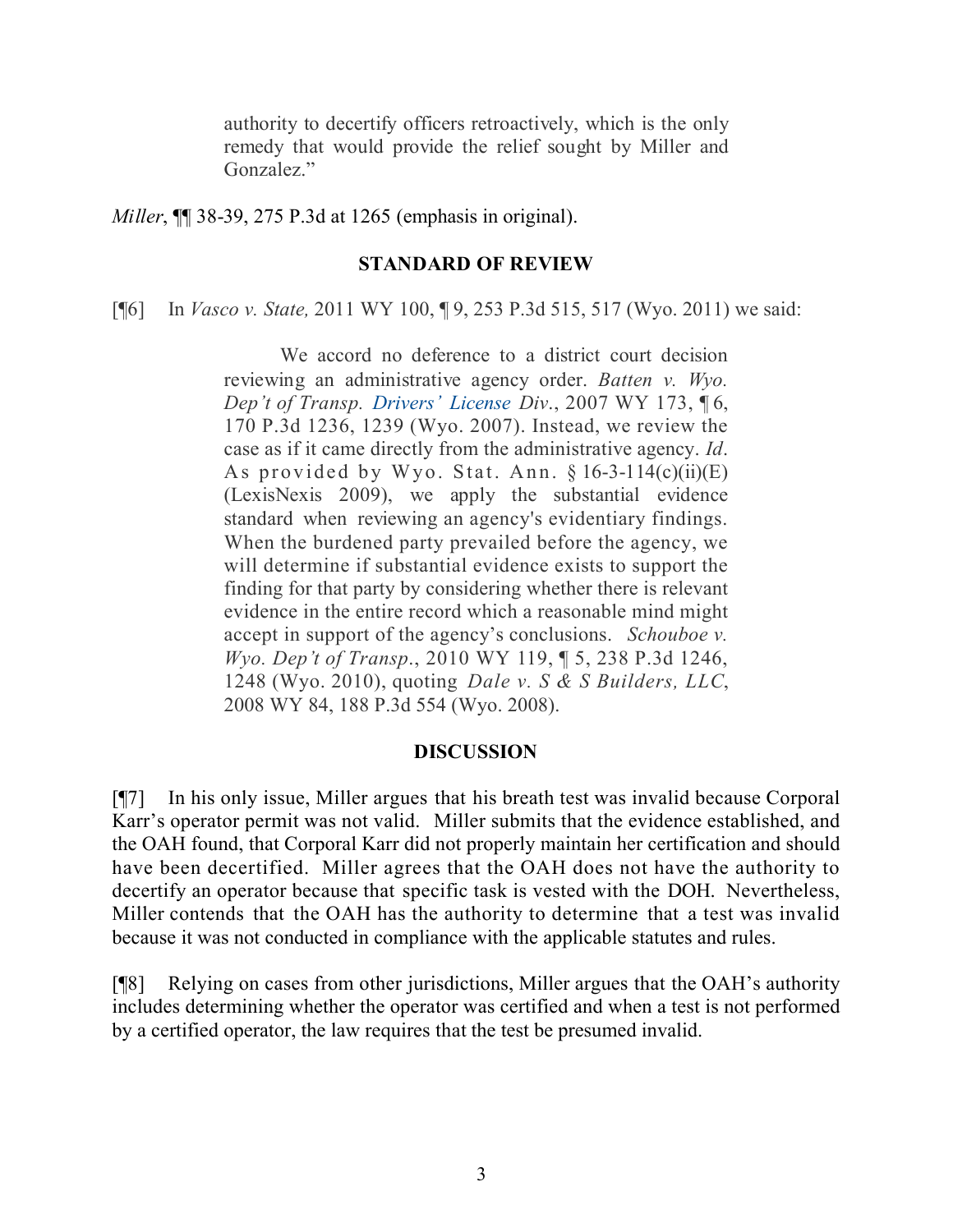[¶9] In order to reach our decision, we begin by looking at the applicable Wyoming statutes and rules that govern this appeal. First, Wyo. Stat. Ann. § 31-5-233 (LexisNexis 2011) states in pertinent part:

# **§ 31-5-233. Driving or having control of vehicle while under influence of intoxicating liquor or controlled substances; penalties**.

. . . .

(k) Chemical analysis of a person's blood, breath or urine to determine alcohol concentration or controlled substance content shall be performed in accordance with W.S. 31-6-105(a).

Accordingly, we look to Wyo. Stat. Ann. § 31-6-105(a) (LexisNexis 2011), which states:

# **§ 31-6-105. Method of performing chemical analysis; persons permitted to draw blood; . . . .**

(a) Chemical analysis of the person's blood, breath or urine to be considered valid under this section, shall be performed according to methods approved by the department of health and by an individual possessing a valid permit to conduct the analysis. Permits shall be issued by the department of health for this purpose. The department of health may promulgate and approve satisfactory methods in order to ascertain the qualifications of individuals permitted to conduct the analysis and shall issue to qualified individuals permits which are subject to termination or revocation by the department of health.

The DOH's rules are also applicable here. On the subject of testing blood alcohol content, the rules are as follows:

Chapter I. General Provisions.

Section 1. Authority. Pursuant to Wyoming Statute 31-6- 105(a), for chemical analysis of the person's blood, breath or urine to be considered valid it shall be performed according to methods approved by the Department of Health and by an individual possessing a valid permit issued by the Department of Health. The Department of Health may promulgate and approve satisfactory methods in order to ascertain the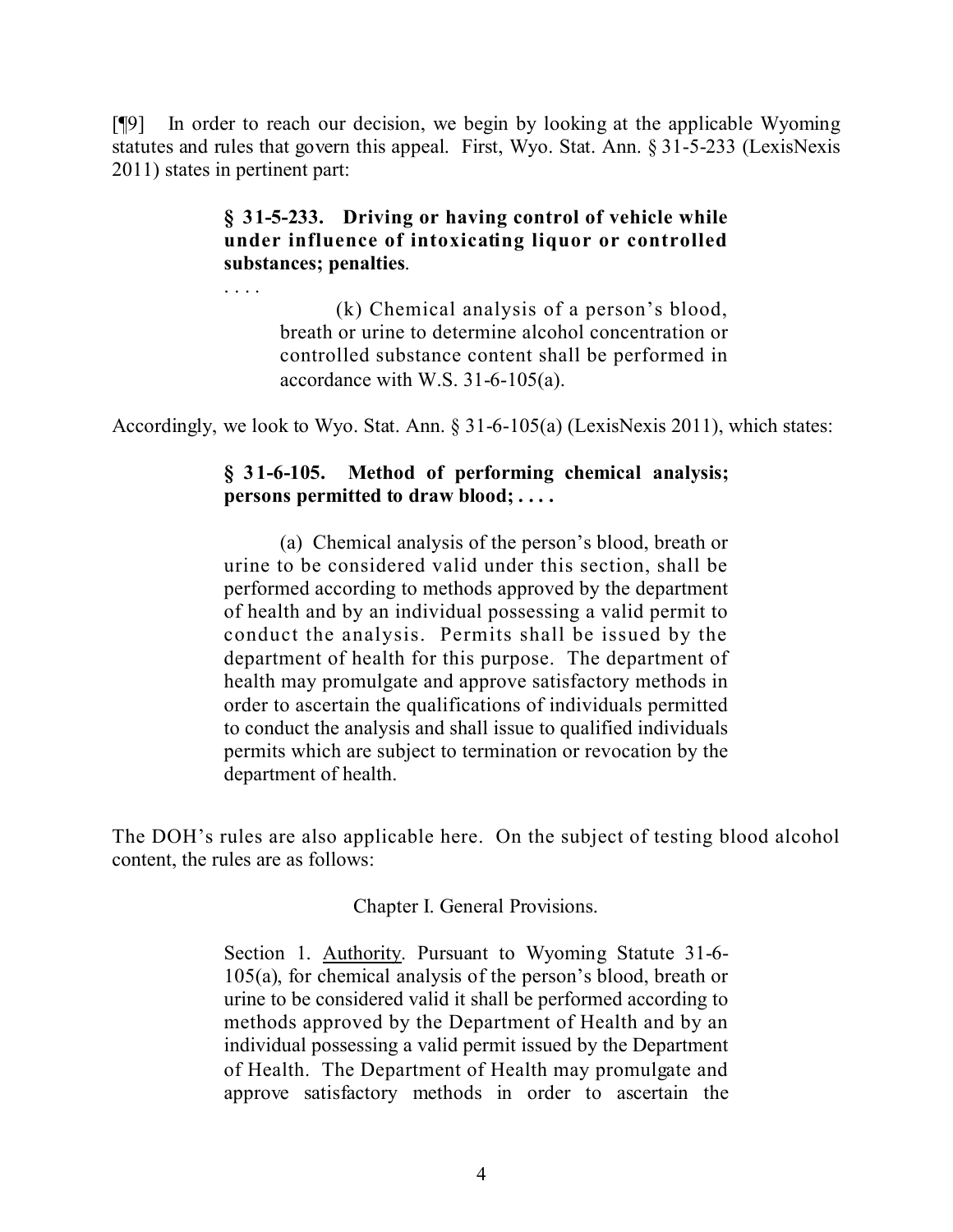qualifications of individuals to conduct the analysis and it shall issue permits to qualified analysts. The Department shall terminate or revoke permits for analysts who do not meet the promulgated qualifications.

*Department of Health Rules and Regulations for Chemical Analysis for Alcohol Testing*, Ch. I, General Provisions, Sec. 1 (2004).

[¶10] With regard to obtaining a permit to test, and maintaining the certification to do so, the DOH's rules further state in pertinent part:

# Chapter IV. Permit Requirements

Section 2. Qualifications for Obtaining Permit.

(a) Operator.

. . . .

. . . .

(ii) Maintaining Certification.

(A) To maintain certification an operator shall perform a minimum of one (1) checklist every two months. These may be subject tests, reference alcohol solutions or complete checklist in the presence of the Senior Operator. Reports of original certification and continued certification/recertification for each operator shall be kept on file and maintained by the Senior Operator. In case of noncompliance, the state agency shall revoke certification.

. . . .

Section 3. Revocation of permits.

Permits may be revoked for failure to perform the required number of analyses as described above, for failure to follow prescribed procedures, or for failing a required practical and/or written examination.

Section 4. Validity of Permits.

Permits shall be considered valid until the state agency deems otherwise, and so notifies the permittees.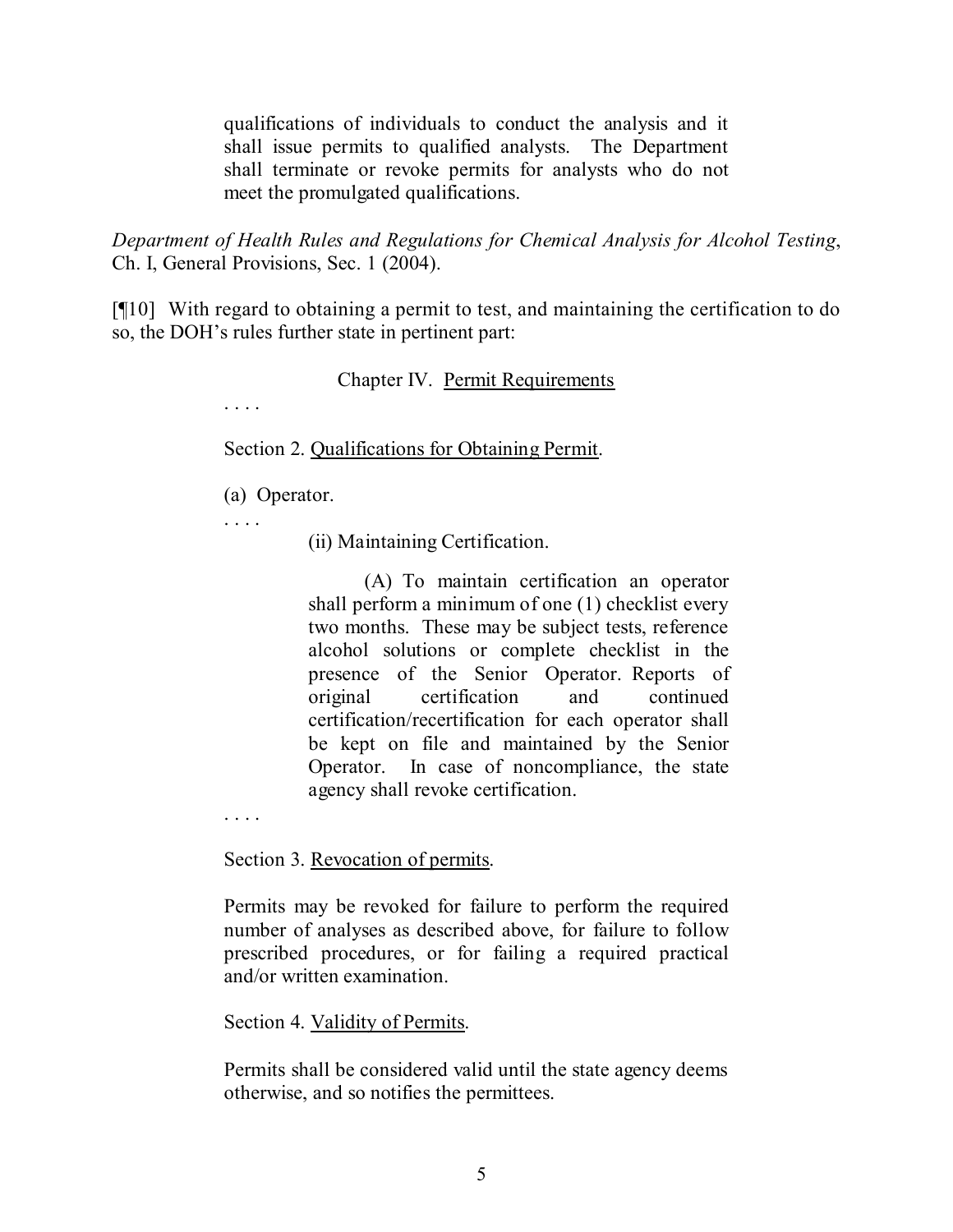Section 5. State agency waivers.

. . . .

The State agency may, at its discretion, and on an individual basis, waive any of the requirements, providing; the individual can demonstrate to the state agency's satisfaction, an equivalent amount of knowledge and ability, and/or the state agency can demonstrate that the scientific validity of the result has not been affected.

*Department of Health Rules and Regulations for Chemical Analysis for Alcohol Testing*, Ch. IV, Permit Requirements, Sections 1-5 (2004).

[¶11] Finally, the OAH speaks to special rules relating to driver's licenses and states:

Chapter 6, Special Rules Relating to Driver's Licenses.

(c) For those contested case hearings referenced in subsection (b)…, when the Wyoming Department of Transportation presents evidence establishing that the chemical testing was conducted using methods approved under Wyo. Stat. Ann. §31-6-105, it shall be presumed that the test result is accurate. This presumption may be rebutted by evidence establishing that the specific test result is inaccurate as a result of equipment malfunction or improper administration.

*Office of Administrative Hearings, Special Rules Relating to Driver's Licenses*, Chapter 6, Section 2(c) (2002).

[¶12] Although *Bryant v. State ex rel. Wyoming Dept. of Transp.*, 2002 WY 140, ¶ 15, 55 P.3d 4, 9-10 (Wyo. 2002) is not exactly on point to the facts of this case, it does speak to a relevant statute:

> While we agree with Bryant that the plain language of this statute requires testing to be performed by an individual who possesses a valid permit to conduct the analysis, we do not see where it requires the arresting officer to provide evidence that he or she possesses a valid permit as a prerequisite to testing the individual. This is especially true when no tests are performed because testing is refused. Our analysis of Wyo. Stat. Ann. §31-6-105(a) convinces us that the plain and ordinary meaning of the statute requires testing